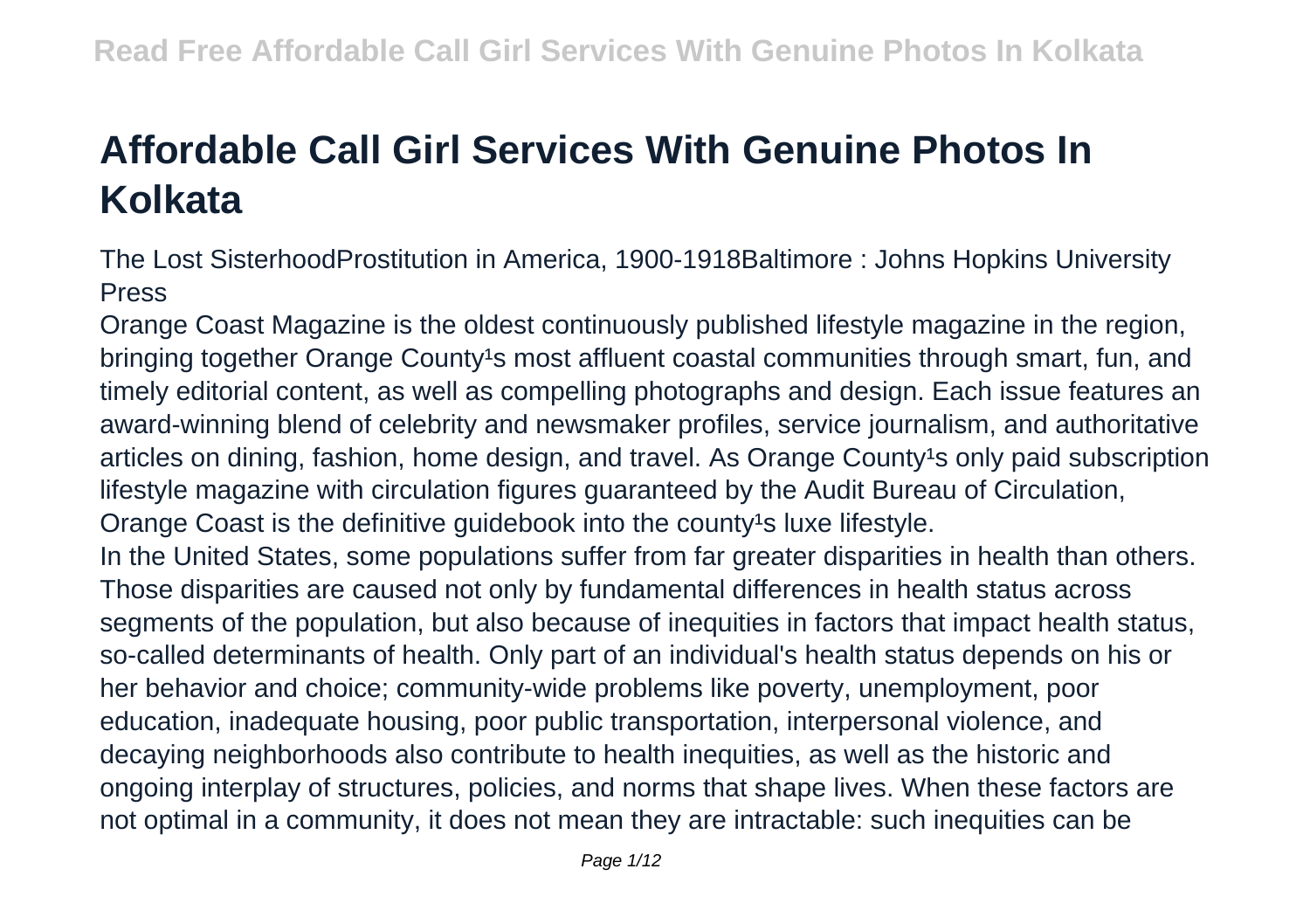mitigated by social policies that can shape health in powerful ways. Communities in Action: Pathways to Health Equity seeks to delineate the causes of and the solutions to health inequities in the United States. This report focuses on what communities can do to promote health equity, what actions are needed by the many and varied stakeholders that are part of communities or support them, as well as the root causes and structural barriers that need to be overcome.

Central to all our lives, work affects our status in the state, the family, and the economy. This comprehensive reader examines the myriad ways in which work—whether it is well-paid, unpaid, or underpaid—profoundly influences our roles in both the public and private spheres. Jacqueline Goodman has selected a key set of essays that examine influential arguments on such central themes as (1) the origins of the gendered division of labor; (2) historical trends and economic transformations that affect and are affected by women's position in market and non-market work; (3) the effects of occupational and job segregation by sex on status, pay, and promotion; (4) the ways in which formal and informal organizational culture shape and in turn are shaped by gender in professional and managerial positions; (5) class consciousness among wage-earning men and women; (6) the different forms of gender discrimination that women and men face in the workplace; (7) the problems working parents face and the ways in which different societies, subcultures, and genders cope; and (8) alternative approaches to improving the lives of working women and their families in the global economy. With its rich interdisciplinary perspective, this text is ideal for courses in sociology, political science, anthropology, and women's and gender studies. Contributions by: Amel Adib, Kevin Bales, Dorothy Sue Cobble, Sharon M. Collins, Ruth Schwartz Cowan, Susan Eisenberg, Ashley Page 2/12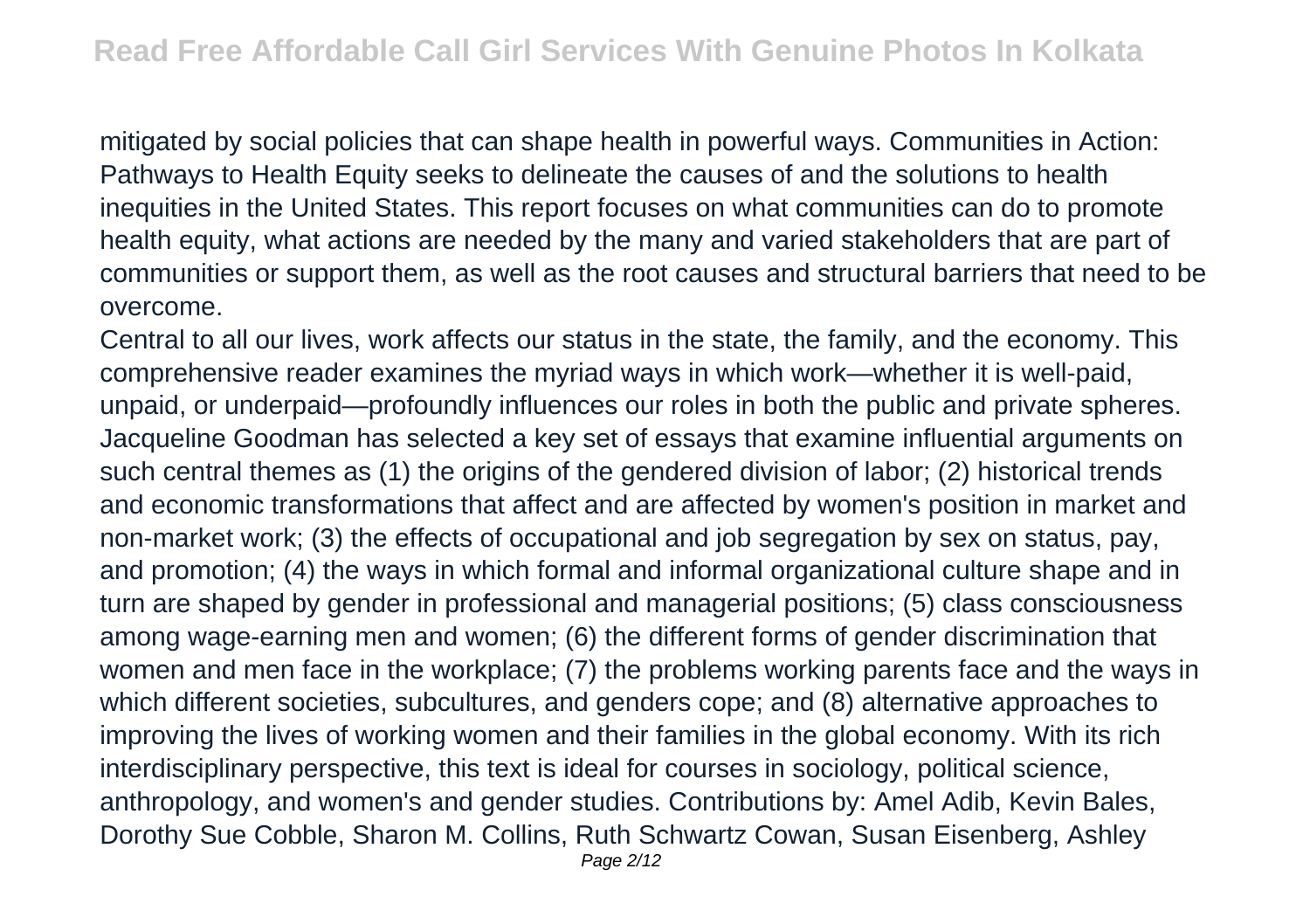English, Yen Le Espiritu, Anne Fausto-Sterling, Nancy Folbre, Carla Freeman, Michele Ruth Gamburd, Jacqueline Goodman, Janet C. Gornick, Yvonne Guerrier, Luigi Guiso, Shannon Harper, Heidi Hartmann, Ariane Hegewisch, Arlie Russell Hochschild, Pierrette Hondagneu-Sotelo, Jacqueline Jones, Rosabeth Moss Kanter, Ivy Kennelly, Alice Kessler-Harris, Michael Kimmel, Eleanor Leacock, Judith Lorber, Susan E. Martin, Marcia K.Meyers, Ferdinando Monte, Martha C. Nussbaum, Jennifer Pierce, Pun Ngai, Barbara Reskin, Tracey Reynolds, Leslie Salzinger, Paola Sapienza, Joan W. Scott, Tyson Smith, Margaret Talbot, Louise A. Tilly, Christine L. Williams, Muhammad Yunus, and Luigi Zingales.

Established in 1911, The Rotarian is the official magazine of Rotary International and is circulated worldwide. Each issue contains feature articles, columns, and departments about, or of interest to, Rotarians. Seventeen Nobel Prize winners and 19 Pulitzer Prize winners – from Mahatma Ghandi to Kurt Vonnegut Jr. – have written for the magazine.

Authentic author and former Norwich magistrate has written a book about her work for a city Christian charity which tackles issues surrounding street prostitution. Low Cost - High Price, is the story of Theresa Cumbers and the Magdalene Project in Norwich, set up to help those trapped as sex workers. Theresa and her fellow-workers have spent hours walking the streets, befriending those they have found there, loving them, caring for them, and offering them a way out to a new life, should they choose to take it. This book tracks those hours, and tells the stories of those who got out, and those who did not. As Theresa herself writes: 'I will never forget the night we went looking in the red light district of Norwich, searching for one of the women who we feared was missing. We found her rolling on the ground, in a very dark part of the area. We managed to get her to sit on a wall and she told us she had just sold herself for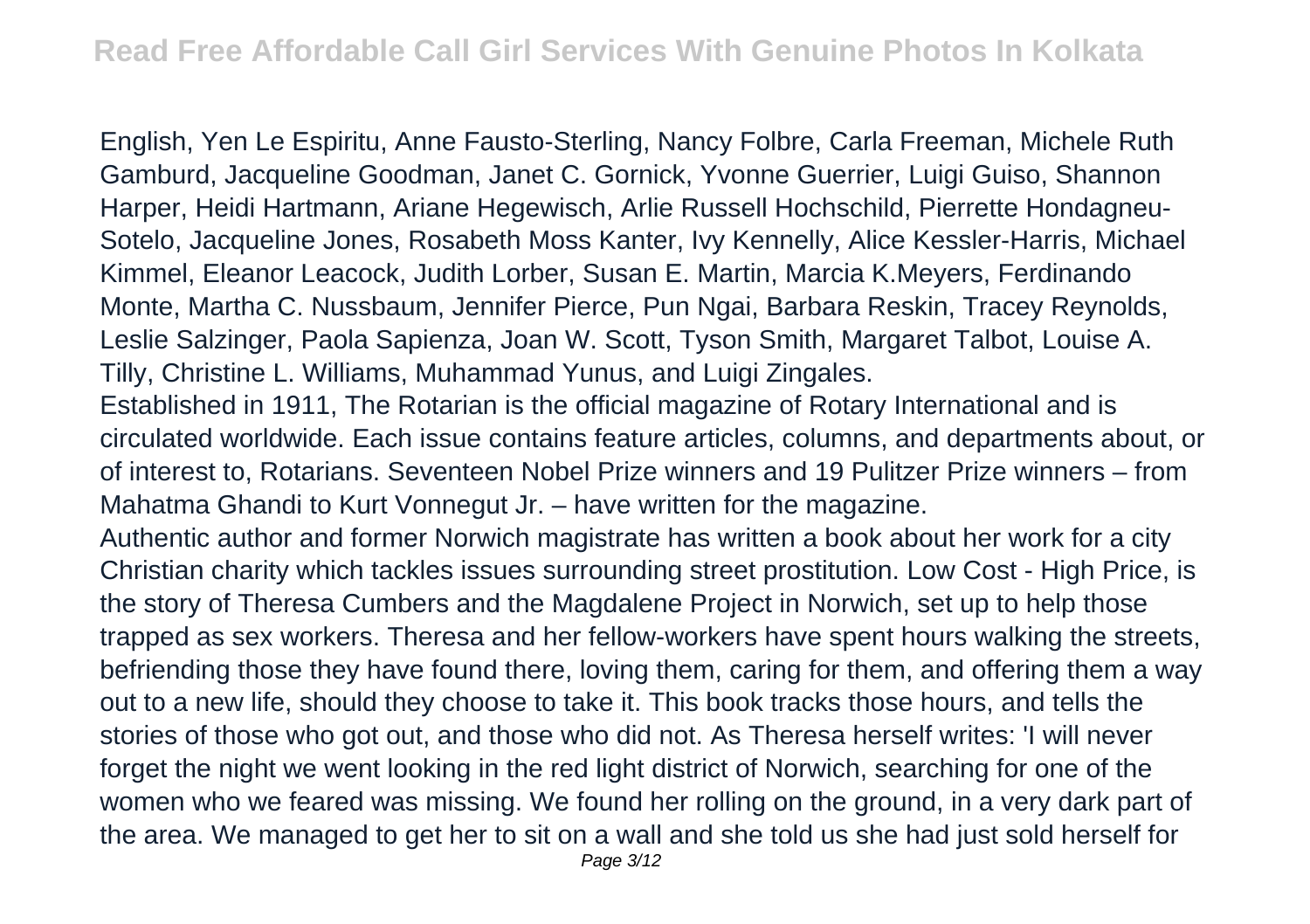four cans of lager, and had already taken a cocktail of drugs and alcohol.' But that is not the end of the story. 'Some days later we heard she had been admitted to hospital... this was to be the turning point in her life... She pulled through and, with determination, she now has a secure job in a high class restaurant.'

"Rosen has broken entirely new ground in what will surely remain the definitive study of urban prostitution in America for many years to come." -- Times Literary Supplement The Bourj in central Beirut is one of the world's oldest and most vibrant public squares. Named after the mediaeval lookout tower that once soared above the city's imposing ramparts, the square has also been known as Place des Canons (after a Russian artillery build-up in 1773) and Martyrs' Square (after the Ottoman execution of nationalists in 1916). As an open museum of civilizations, it resonates with influences from ancient Phoenician to colonial, post-colonial and, as of late, postmodern elements. Over the centuries it has come to embody pluralism and tolerance. During the Lebanese civil war (1975-90), this ebullient entertainment district, transport hub and melting-pot of cultures was ruptured by the notorious Green Line, which split the city into belligerent warring factions. Fractious infighting and punishing Israeli air raids compounded the damage, turning the Bourj into a no-man's-land. In the wake of former Prime Minister Rafik al-Hariri's assassination (14 February 2005), the Bourj witnessed extraordinary scenes of popular, multi-faith and cross-generational protest. Once again, Samir Khalaf argues, the heart of Beirut was poised to re-invent itself as an open space in which diverse groups can celebrate their differences without indifference to the other. By revisiting earlier episodes in the Bourj's numerous transformations of its collective identity, Khalaf explores prospects for neutralizing the disheartening symptoms of reawakened religiosity and Page 4/12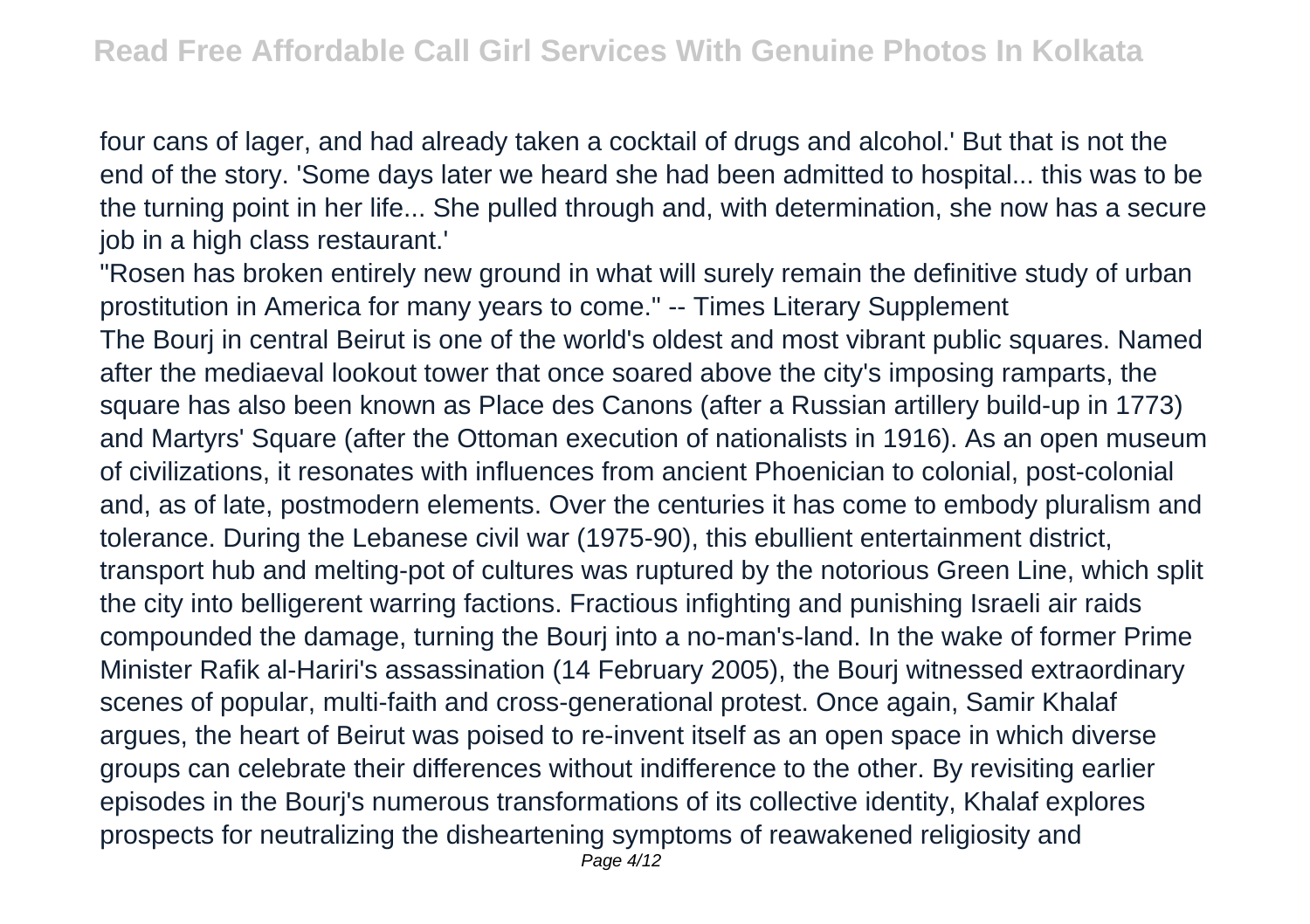commodified consumerism. 'A timely and informative study on Beirut's pre-eminent patch of public space.' The Daily Star 'Khalaf has arguably contributed more fine studies on the history and sociology of modern Lebanon than has any other scholar alive.' Foreign Affairs 'A spirited guide to Beirut's (re)development, lively in style, rich in illustration and perceptive in analysis.' Frederick Anscombe, Birkbeck College, University of London

Focusing on pro-poor growth and income poverty, Promoting Pro-Poor Growth: Policy Guidance for Donors identifies binding constraints and offers policies and strategies to address them.

Cincinnati Magazine taps into the DNA of the city, exploring shopping, dining, living, and culture and giving readers a ringside seat on the issues shaping the region.

A growing body of evidence demonstrates that improvements in the status of women and girls – however worthy and important in their own right – also drive the prosperity, stability, and security of families, communities, and nations. Yet despite many indicators of progress, women and girls everywhere – including countries of the developed world – continue to confront barriers to their full and equal participation in social, economic, and political life. Capturing voices and experiences from around the world, this work documents the modern history of the global women's movement - its many accomplishments and setbacks. Drawing together prominent pioneers and contemporary policymakers, activists, and scholars, the volume interrogates where and why progress has met resistance and been slowed, and examine the still unfinished agenda for change in national and international policy arenas. This history and roadmap are especially critical for younger generations who need a better understanding of this rich feminist legacy and the intense opposition that women's movements have generated. Page 5/12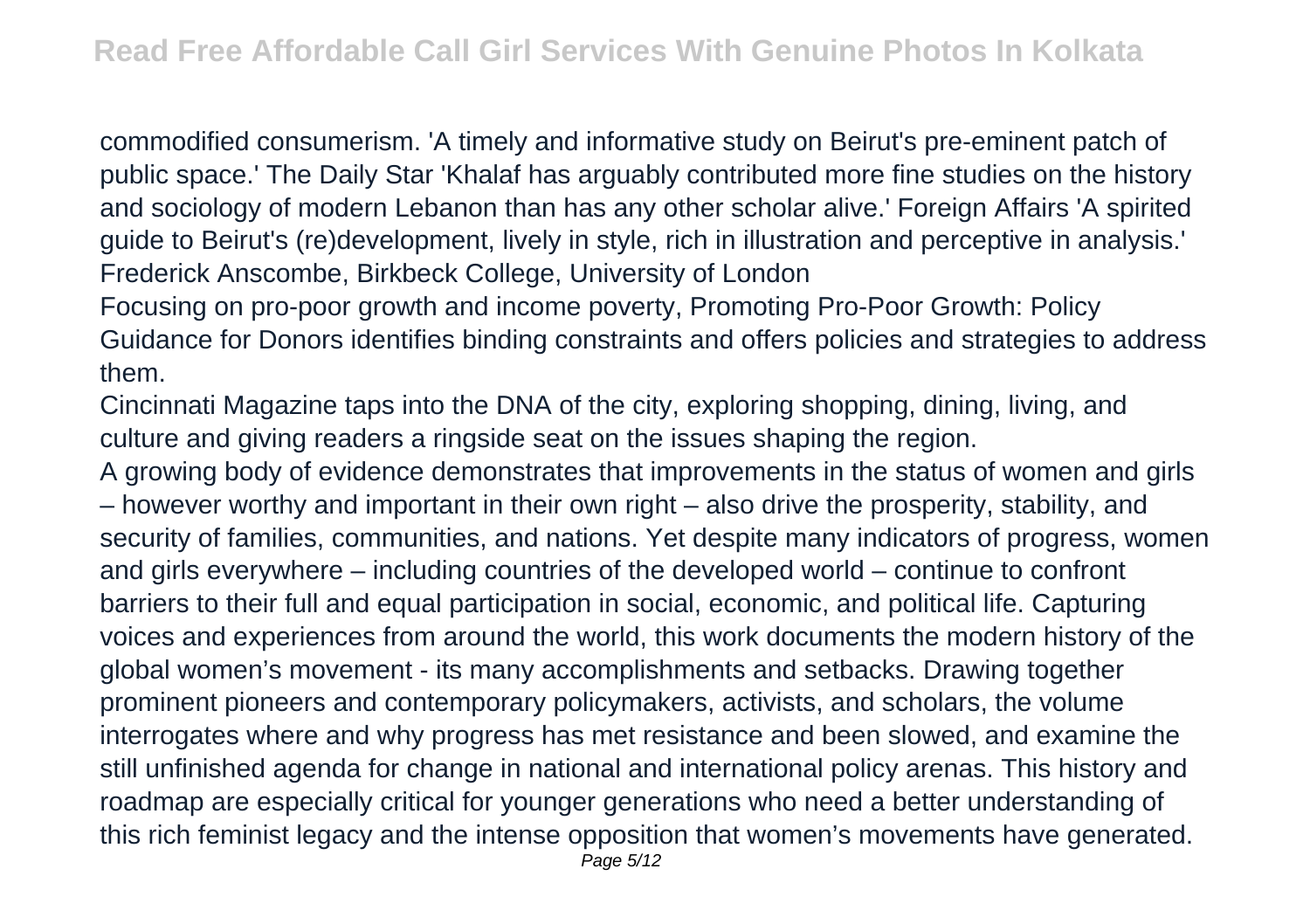This book creates a clear and forceful narrative about women's agency and the central relevance of women's rights movements to global and national policy-making.. It is essential reading for activists and policymakers, students and scholars alike.

This book illustrates how intimate workers in different socio-cultural contexts negotiate the commercial uses of their sexuality, identity, affect, and bodies, thereby often defying inequality, impoverishment, and resource depletion in their regions. The studies shed light on the multifaceted experiences of subjects involved in intimate economies, oscillating between personal empowerment and agency, as well as the required subjection to the demands of the current market regime, entailing participation in precarious employment, often involving bodily risk, economic exploitation and stigmatization. The contributions demonstrate the interrelatedness of market intimacy, family economies, and transnational care arrangements, and thereby challenge Western notions of the subject and the free market.

This publication is the first Asia-Pacific report that comprehensively maps out the intersections between gender and environment at the levels of household, work, community and policy. It examines gender concerns in the spheres of food security, agriculture, energy, water, fisheries and forestry, and identifies strategic entry points for policy interventions. Based on a grounded study of the reality in the Asia-Pacific region, this report puts together good practices and policy lessons that could be capitalized by policymakers to advance the agenda of sustainable development in Asia and the Pacific.

This volume comprises the relevant legal instruments and principal policy documents in the area of international and European asylum and migration, including the latest versions of pending legislative proposals. The range of issues covered is comprehensive: human rights;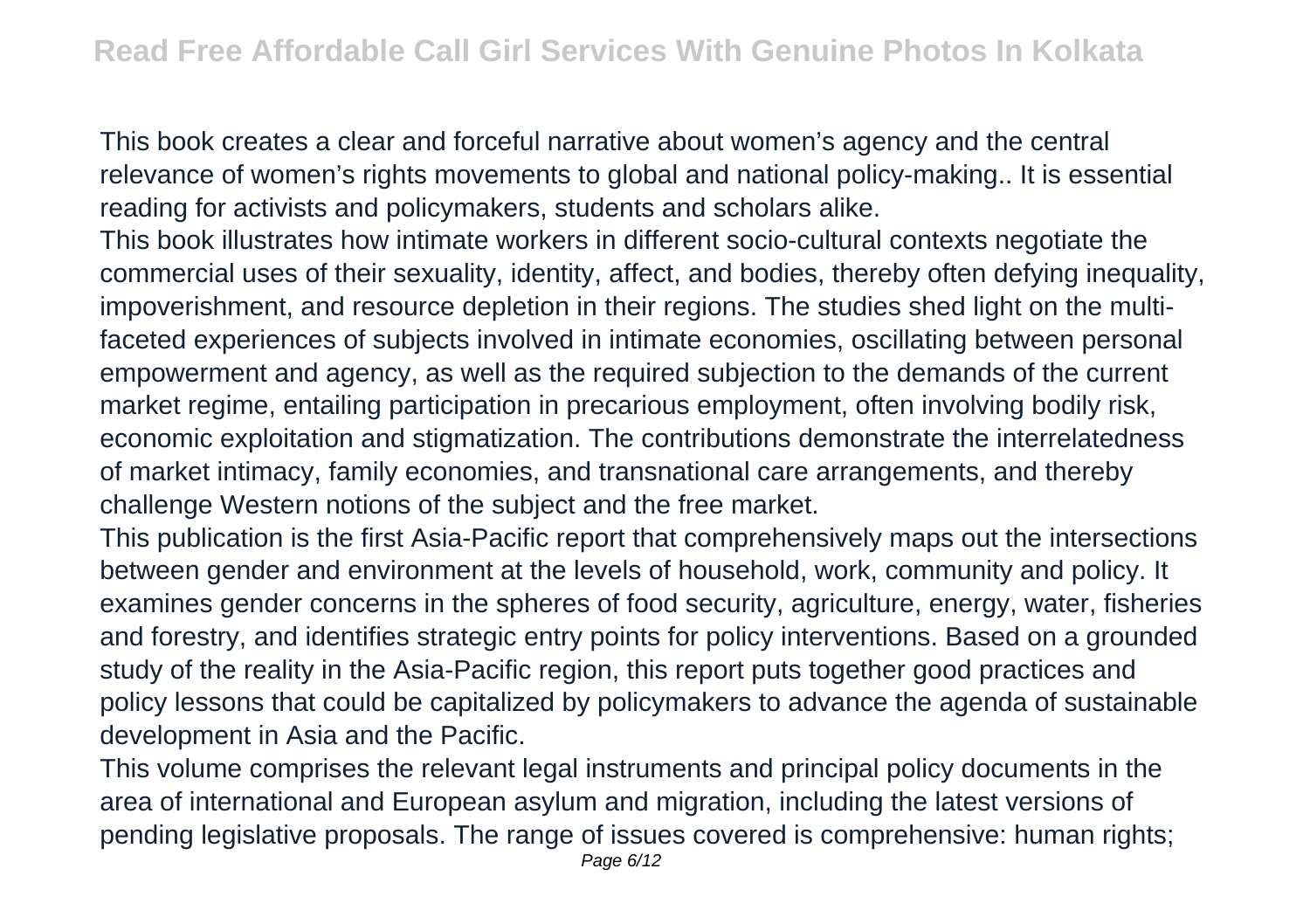nationality and statelessness; equal treatment, non-discrimination, racism and xenophobia; citizenship, residence and free movement; borders, border management and entry; visa and passenger data; labour migration; family reunification; asylum, subsidiary and temporary protection; irregular migration; and trafficking in human beings. The texts have been ordered according to the multilateral co-operation level within which they were drawn up: either the United Nations, the Council of Europe or the European Union (including Schengen-level instruments). This edition provides practitioners, authorities, policy makers, scholars and students throughout Europe with an accurate, up-to-date and forward-looking compilation of essential texts on asylum and migration matters. All texts have been updated until 20 December 2018.

In his first work of narrative nonfiction, Matthew Pearl, bestselling author of acclaimed novel The Dante Club, explores the little-known true story of the kidnapping of legendary pioneer Daniel Boone's daughter and the dramatic aftermath that rippled across the nation. On a quiet midsummer day in 1776, weeks after the signing of the Declaration of Independence, thirteenyear-old Jemima Boone and her friends Betsy and Fanny Callaway disappear near the Kentucky settlement of Boonesboro, the echoes of their faraway screams lingering on the air. A Cherokee-Shawnee raiding party has taken the girls as the latest salvo in the blood feud between American Indians and the colonial settlers who have decimated native lands and resources. Hanging Maw, the raiders' leader, recognizes one of the captives as Jemima Boone, daughter of Kentucky's most influential pioneers, and realizes she could be a valuable pawn in the battle to drive the colonists out of the contested Kentucky territory for good. With Daniel Boone and his posse in pursuit, Hanging Maw devises a plan that could ultimately bring Page 7/12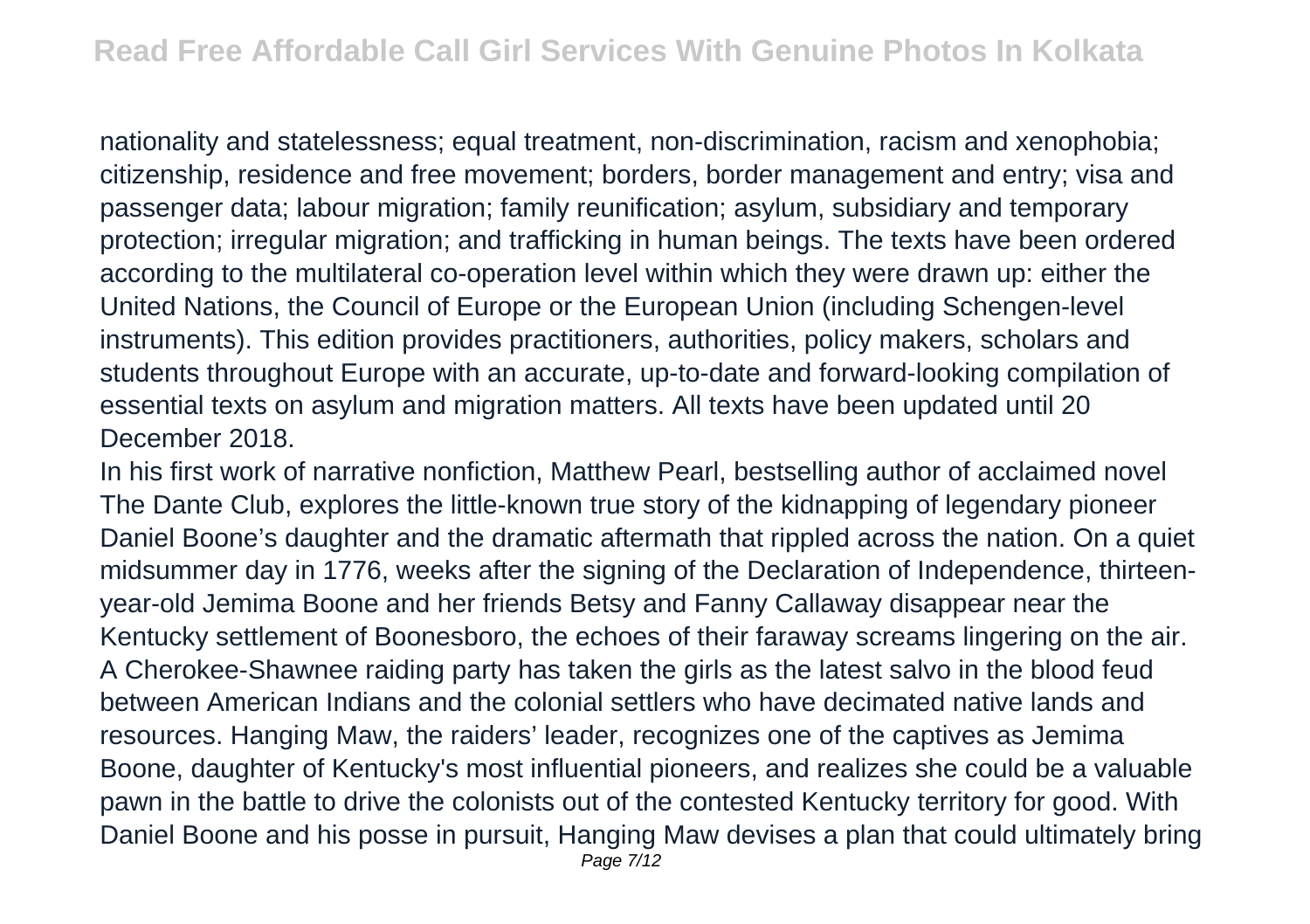greater peace both to the tribes and the colonists. But after the girls find clever ways to create a trail of clues, the raiding party is ambushed by Boone and the rescuers in a battle with reverberations that nobody could predict. As Matthew Pearl reveals, the exciting story of Jemima Boone's kidnapping vividly illuminates the early days of America's westward expansion, and the violent and tragic clashes across cultural lines that ensue. In this enthralling narrative in the tradition of Candice Millard and David Grann, Matthew Pearl unearths a forgotten and dramatic series of events from early in the Revolutionary War that opens a window into America's transition from colony to nation, with the heavy moral costs incurred amid shocking new alliances and betrayals.

New York magazine was born in 1968 after a run as an insert of the New York Herald Tribune and quickly made a place for itself as the trusted resource for readers across the country. With award-winning writing and photography covering everything from politics and food to theater and fashion, the magazine's consistent mission has been to reflect back to its audience the energy and excitement of the city itself, while celebrating New York as both a place and an idea.

With thirty-two original chapters reflecting cutting edge content throughout developed and developing Asia, Women of Asia: Globalization, Development, and Gender Equity is a comprehensive anthology that contributes significantly to understanding globalization's transformative process and the resulting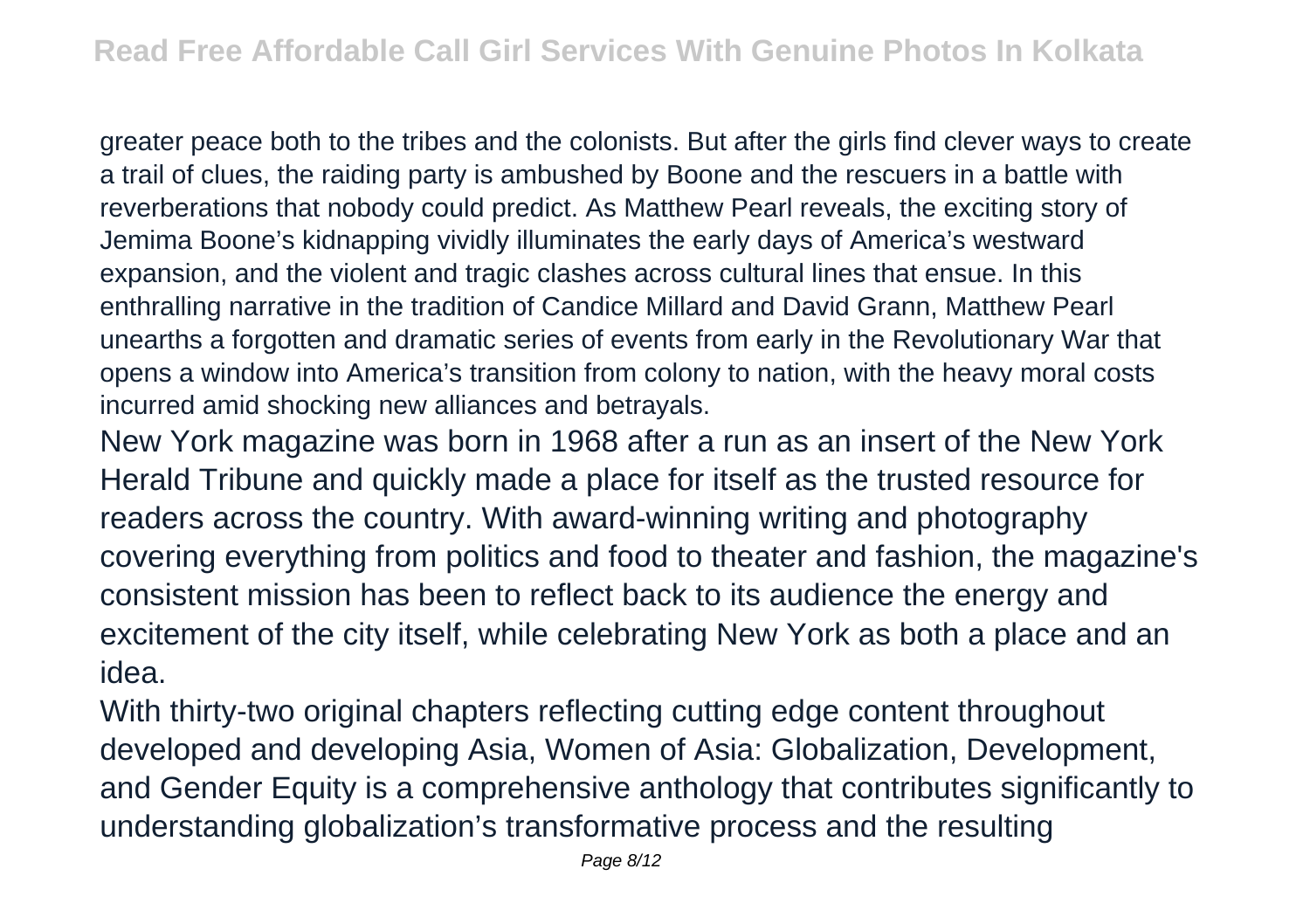detrimental and beneficial consequences for women in the four major geographic regions of Asia—East Asia, Southeast Asia, South Asia, and Eurasia/Central Asia—as it gives "voice" to women and provides innovative ways through which salient understudied issues pertaining to Asian women's situation are brought to the forefront.

Can you love more than one person? Have multiple romantic partners, without jealousy or cheating? Absolutely! Polyamorous people have been paving the way, through trial and painful error. Now there's the new book More Than Two: A practical guide to ethical polyamory to help you find your own way. Matt Corbin is going through a rough patch in his life, rougher than his time in Vietnam. He finds himself a cuckold, betrayed by a wife of ten years with another man. Returning to his job as a homicide detective after his service time doesn't help, nor does having a batch of inadequate partners. It only compounds his trouble tenfold, making it that much heavier to carry. If it wouldn't be for his best friend, Paul Rice, and a new female partner, attractive and feisty, he would have eaten his gun by now. Then along comes a weird murder case where the bones of the victims are all that is left of them. It's enough to rock Corbin's boat and set him back a step.

A riveting, deeply personal account of history in the making—from the president Page  $9/12$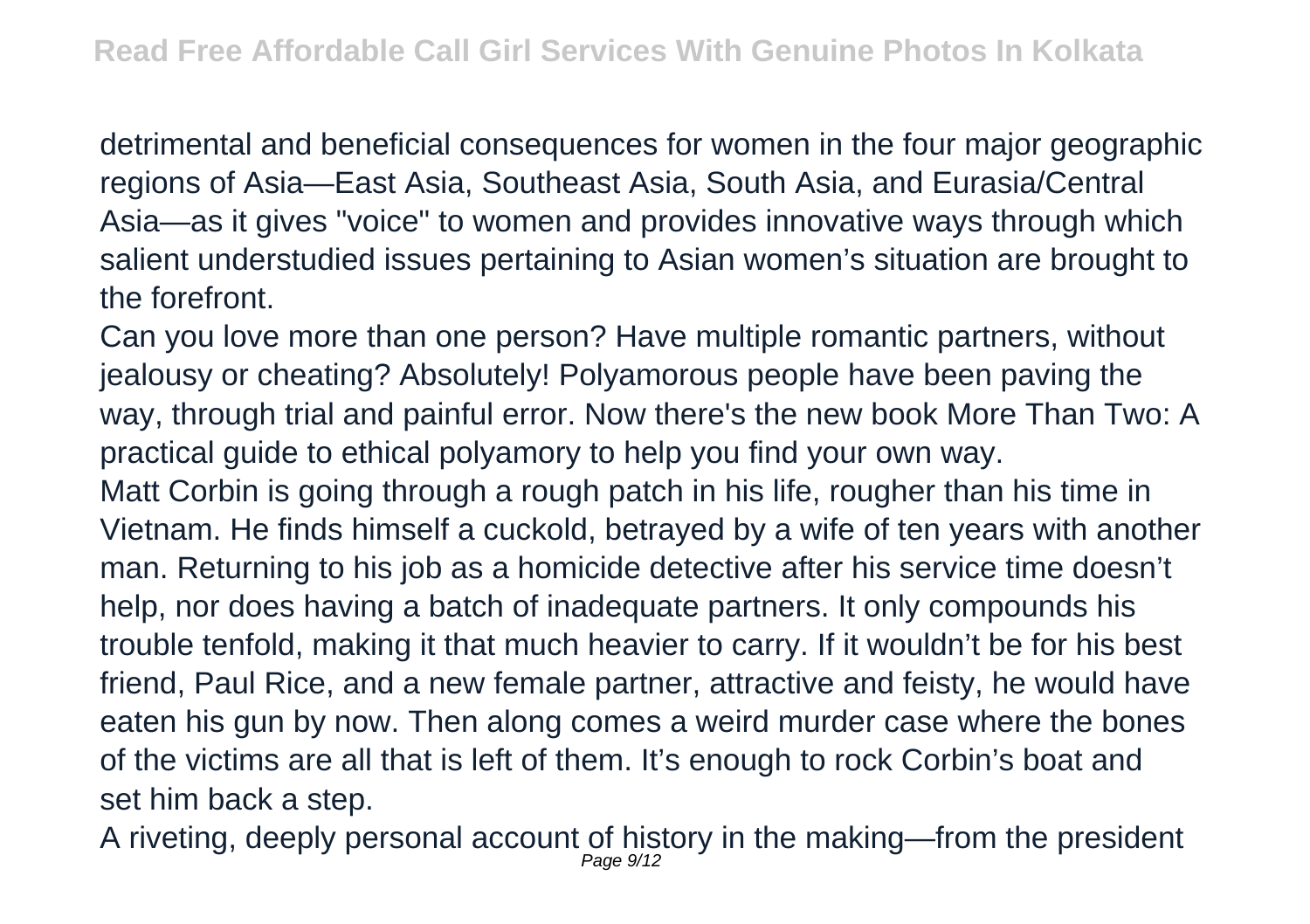who inspired us to believe in the power of democracy #1 NEW YORK TIMES BESTSELLER • NAACP IMAGE AWARD NOMINEE • NAMED ONE OF THE TEN BEST BOOKS OF THE YEAR BY THE NEW YORK TIMES BOOK REVIEW NAMED ONE OF THE BEST BOOKS OF THE YEAR BY The Washington Post • Jennifer Szalai, The New York Times • NPR • The Guardian • Marie Claire In the stirring, highly anticipated first volume of his presidential memoirs, Barack Obama tells the story of his improbable odyssey from young man searching for his identity to leader of the free world, describing in strikingly personal detail both his political education and the landmark moments of the first term of his historic presidency—a time of dramatic transformation and turmoil. Obama takes readers on a compelling journey from his earliest political aspirations to the pivotal Iowa caucus victory that demonstrated the power of grassroots activism to the watershed night of November 4, 2008, when he was elected 44th president of the United States, becoming the first African American to hold the nation's highest office. Reflecting on the presidency, he offers a unique and thoughtful exploration of both the awesome reach and the limits of presidential power, as well as singular insights into the dynamics of U.S. partisan politics and international diplomacy. Obama brings readers inside the Oval Office and the White House Situation Room, and to Moscow, Cairo, Beijing, and points beyond. We are privy Page 10/12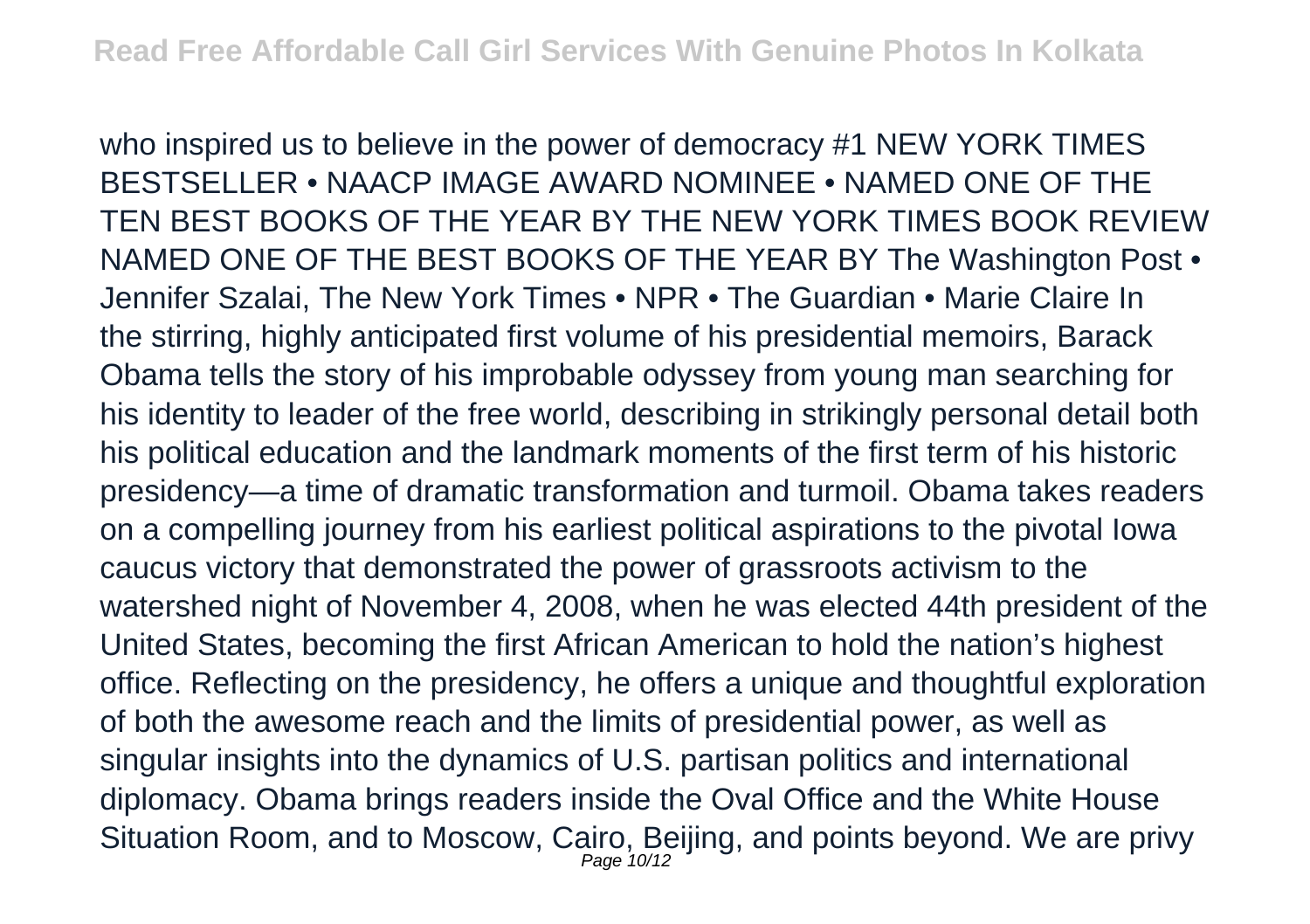to his thoughts as he assembles his cabinet, wrestles with a global financial crisis, takes the measure of Vladimir Putin, overcomes seemingly insurmountable odds to secure passage of the Affordable Care Act, clashes with generals about U.S. strategy in Afghanistan, tackles Wall Street reform, responds to the devastating Deepwater Horizon blowout, and authorizes Operation Neptune's Spear, which leads to the death of Osama bin Laden. A Promised Land is extraordinarily intimate and introspective—the story of one man's bet with history, the faith of a community organizer tested on the world stage. Obama is candid about the balancing act of running for office as a Black American, bearing the expectations of a generation buoyed by messages of "hope and change," and meeting the moral challenges of high-stakes decision-making. He is frank about the forces that opposed him at home and abroad, open about how living in the White House affected his wife and daughters, and unafraid to reveal self-doubt and disappointment. Yet he never wavers from his belief that inside the great, ongoing American experiment, progress is always possible. This beautifully written and powerful book captures Barack Obama's conviction that democracy is not a gift from on high but something founded on empathy and common understanding and built together, day by day.

PCMag.com is a leading authority on technology, delivering Labs-based, Page 11/12